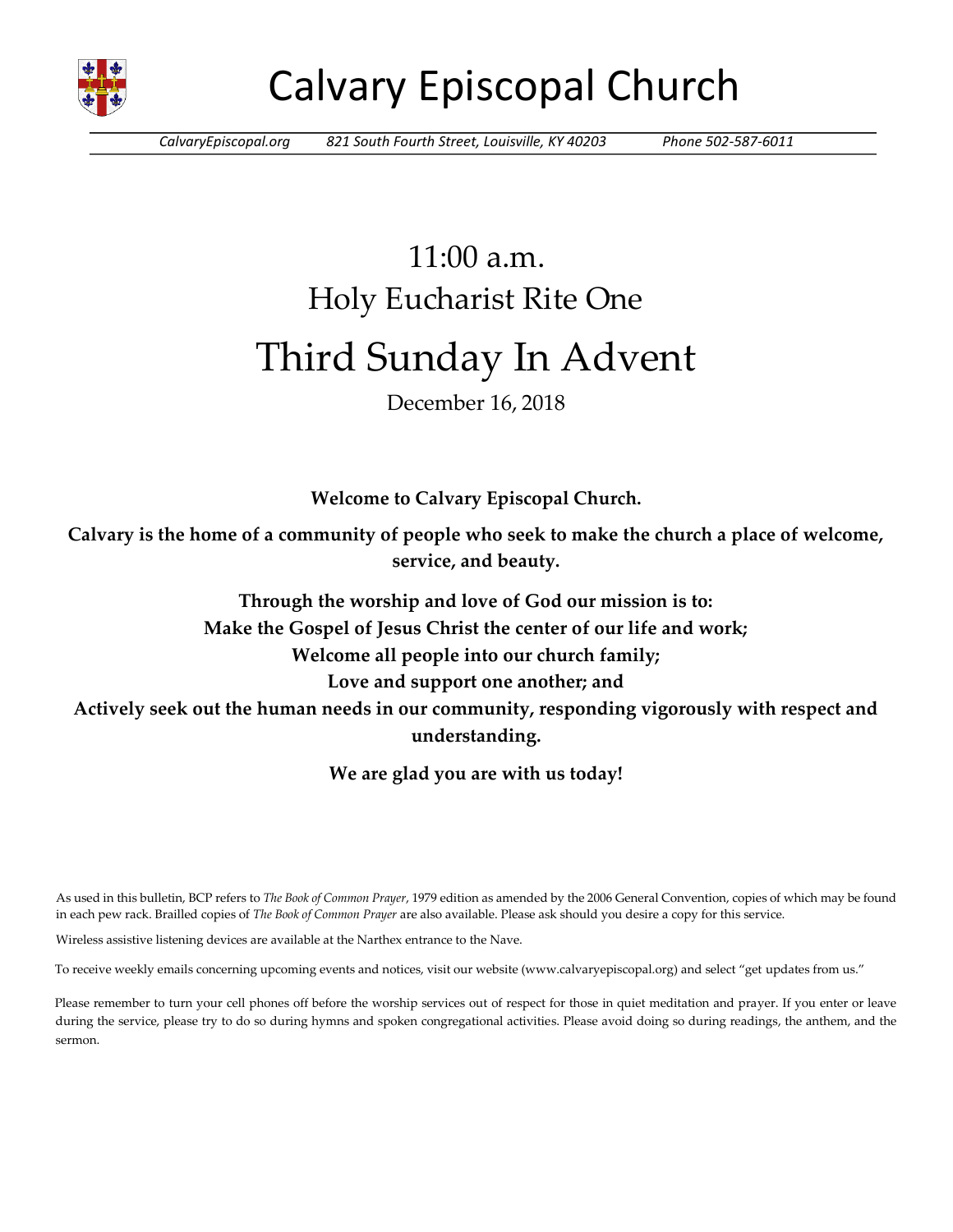## **Greetings and Lighting of Advent Wreath**

*All stand. Two violet candles and the rose candle of the Advent wreath are lit during the following versicle and response.*

**Versicle:** O come, thou Wisdom from on high, who orderest all things mightily; to us the path of knowledge show, and teach us in her ways to go.

**Congregational Response:** *Rejoice! Rejoice! Emmanuel shall come to thee, O Israel!*

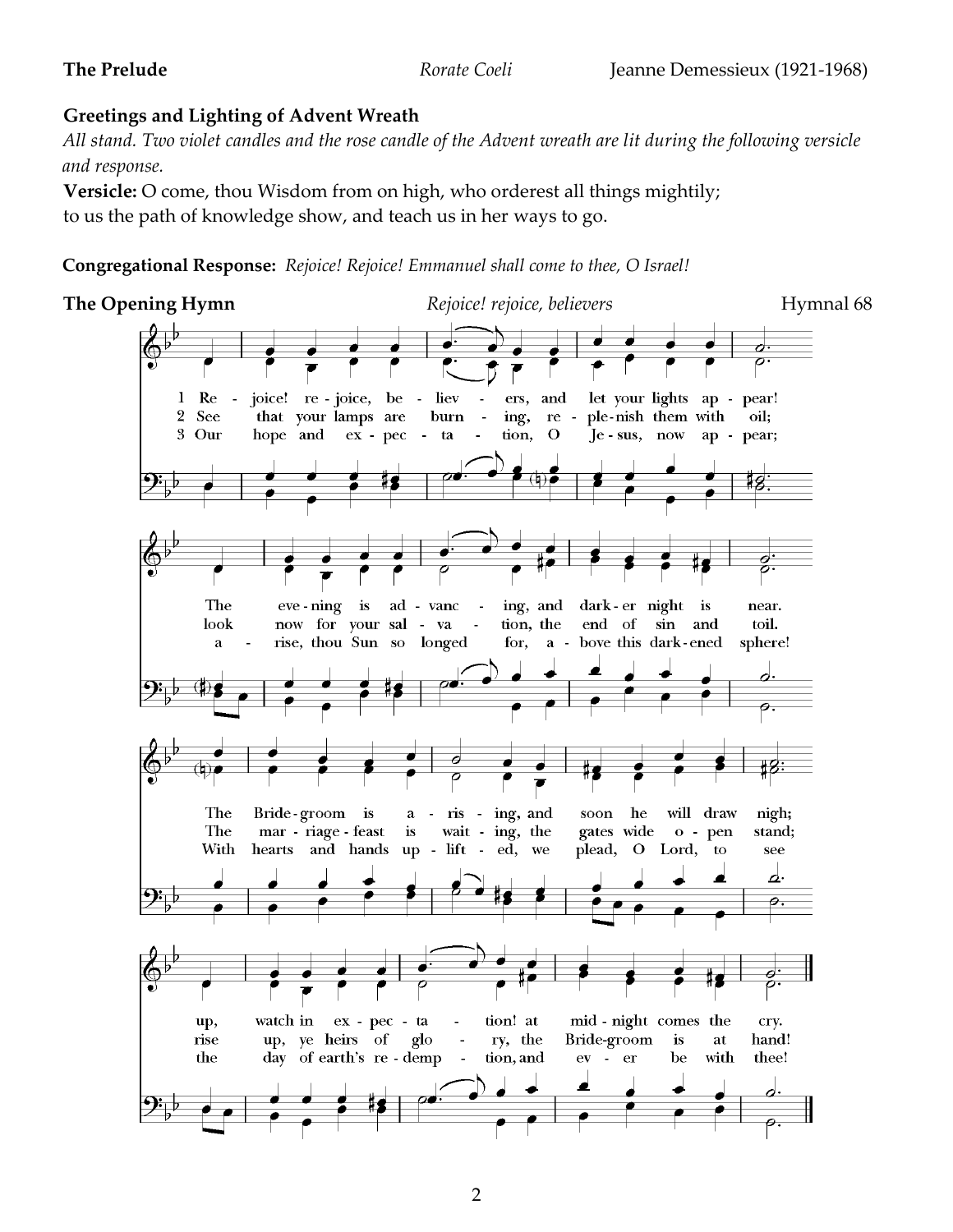## **Liturgy of the Word** *BCP 323*

## *All standing, the Celebrant says*

*Celebrant* Blessed be God: Father, Son, and Holy Spirit. *People* And blessed be his kingdom, now and for ever. Amen.

## *The Celebrant says*

Almighty God, unto whom all hearts are open, all desires known, and from whom no secrets are hid: Cleanse the thoughts of our hearts by the inspiration of thy Holy Spirit, that we may perfectly love thee, and worthily magnify thy holy Name; through Christ our Lord. *Amen*.

Hear what our Lord Jesus Christ saith: Thou shalt love the Lord thy God with all thy heart, and with all thy soul, and with all thy mind. This is the first and great commandment. And the second is like unto it: Thou shalt love thy neighbor as thyself. On these two commandments hang all the Law and the Prophets.



## **The Collect of the Day** *BCP 160*

*Celebrant* The Lord be with you. *People And with thy spirit. Celebrant* Let us pray.

Stir up your power, O Lord, and with great might come among us; and, because we are sorely hindered by our sins, let your bountiful grace and mercy speedily help and deliver us; through Jesus Christ our Lord, to whom, with you and the Holy Spirit, world without end. *Amen*.

*Please be seated.*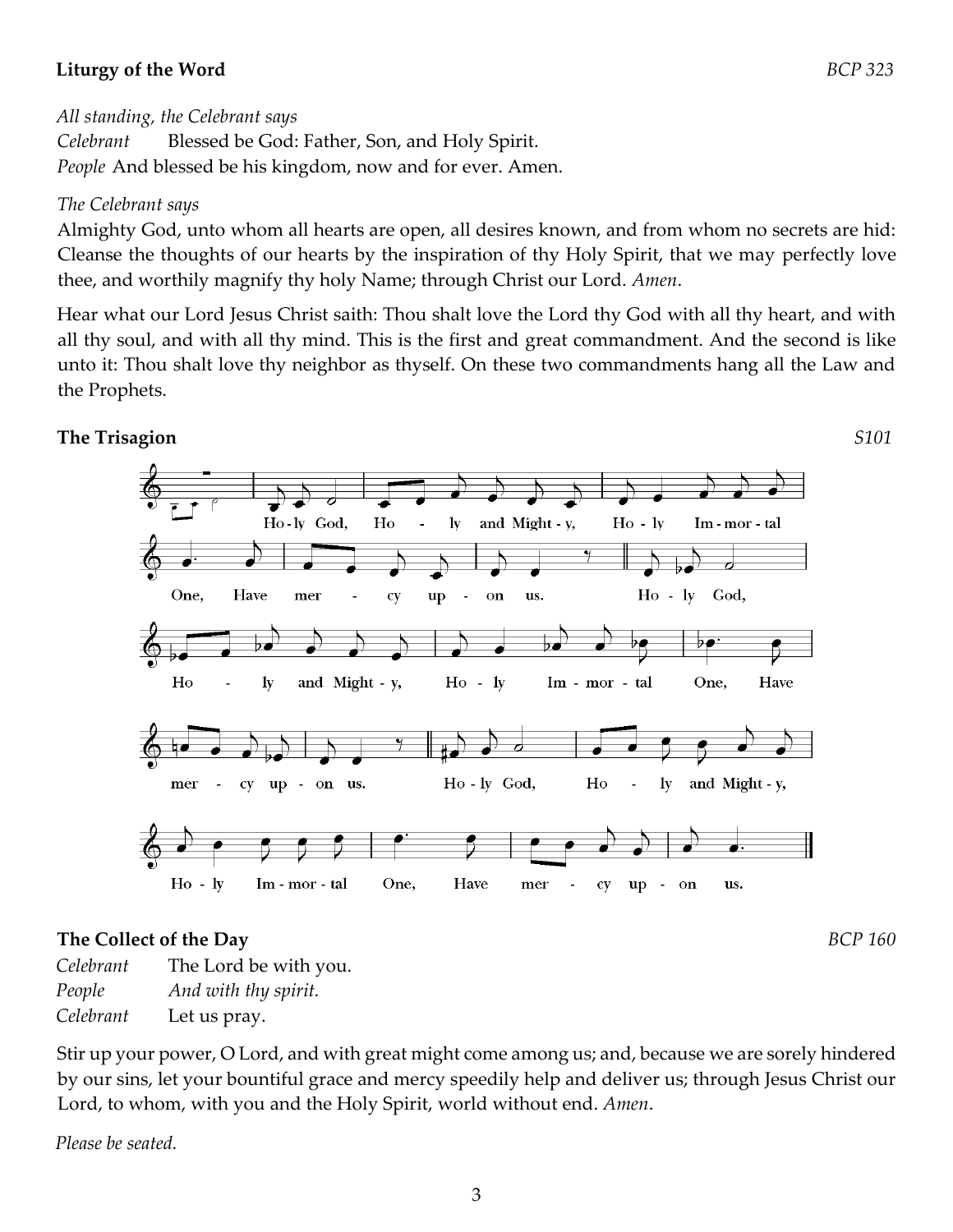Sing aloud, O daughter Zion; shout, O Israel! Rejoice and exult with all your heart, O daughter Jerusalem! The LORD has taken away the judgments against you, he has turned away your enemies. The king of Israel, the LORD, is in your midst; you shall fear disaster no more. On that day it shall be said to Jerusalem: Do not fear, O Zion; do not let your hands grow weak. The LORD, your God, is in your midst, a warrior who gives victory; he will rejoice over you with gladness,he will renew you in his love; he will exult over you with loud singing as on a day of festival. I will remove disaster from you, so that you will not bear reproach for it. I will deal with all your oppressors at that time. And I will save the lame and gather the outcast, and I will change their shame into praise and renown in all the earth. At that time I will bring you home, at the time when I gather you; for I will make you renowned and praised among all the peoples of the earth, when I restore your fortunes before your eyes, says the LORD.

*Reader* The Word of the Lord.

*People* Thanks be to God.

## **Canticle 9 The First Song of Isaiah Ecce Deus** *Isaiah 12:2-6 BCP 86*

*Please remain seated as the choir sings the Canticle*

Surely, it is God who saves me; \* I will trust in him and not be afraid.

- For the Lord is my stronghold and my sure defense, \* and he will be my Savior.
- Therefore you shall draw water with rejoicing \* from the springs of salvation.
- And on that day you shall say, \* Give thanks to the Lord and call upon his Name;
- Make his deeds known among the peoples; \* see that they remember that his Name is exalted.
- Sing the praises of the Lord, for he has done great things, \* and this is known in all the world.

Cry aloud, inhabitants of Zion, ring out your joy, \* for the great one in the midst of you is the Holy One of Israel.

Glory to the Father, and to the Son, and to the Holy Spirit: \* as it was in the beginning, is now, and will be for ever. Amen.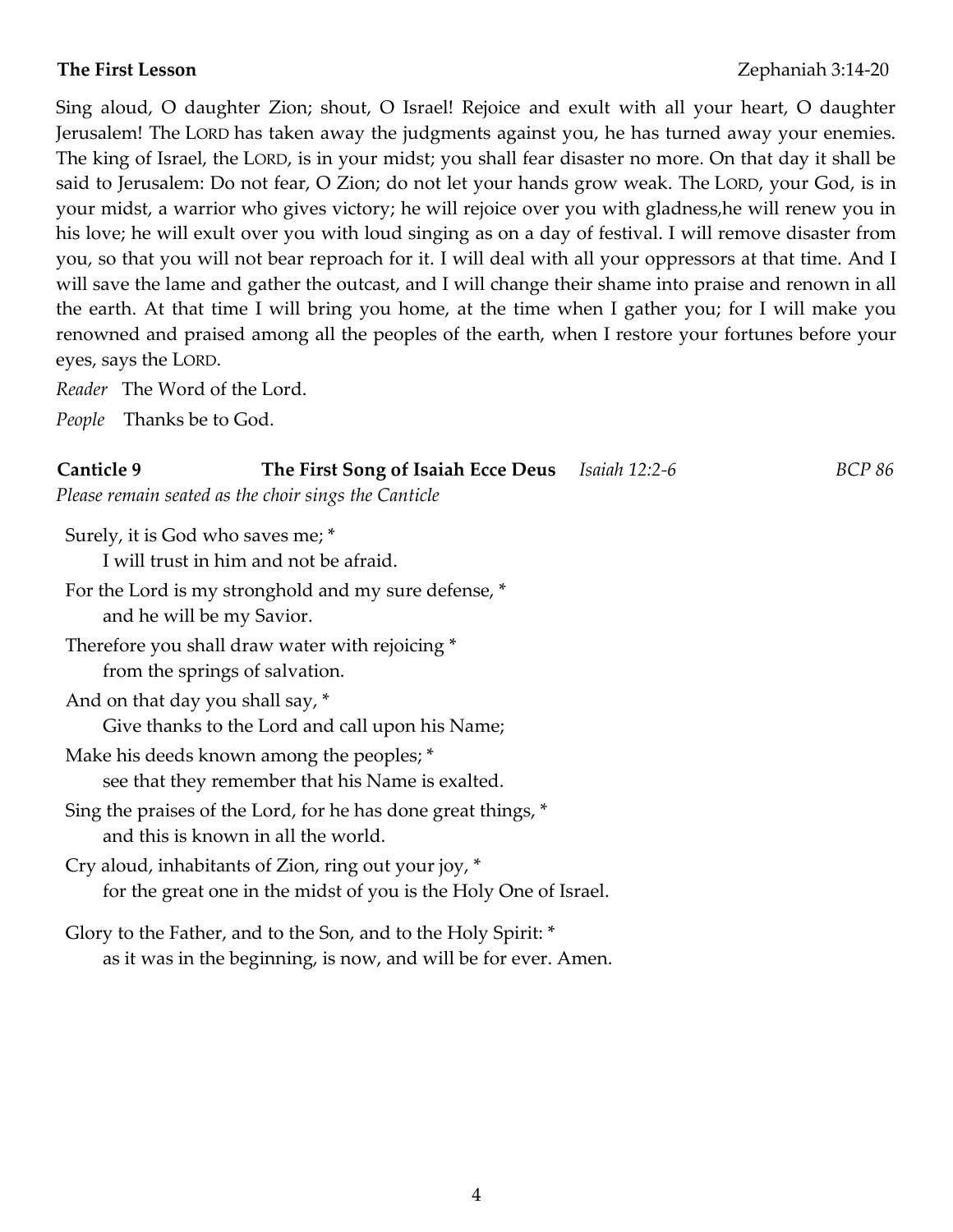## **The Epistle** Philippians 4:4-7

A reading from the letter of Paul to the Philippians.

Rejoice in the Lord always; again I will say, Rejoice. Let your gentleness be known to everyone. The Lord is near. Do not worry about anything, but in everything by prayer and supplication with thanksgiving let your requests be made known to God. And the peace of God, which surpasses all understanding, will guard your hearts and your minds in Christ Jesus.

*Reader* The Word of the Lord. *People* Thanks be to God.

**The Sequence Hymn** *There's a voice in the wilderness crying Hymnal 75* 

*Please stand.* 

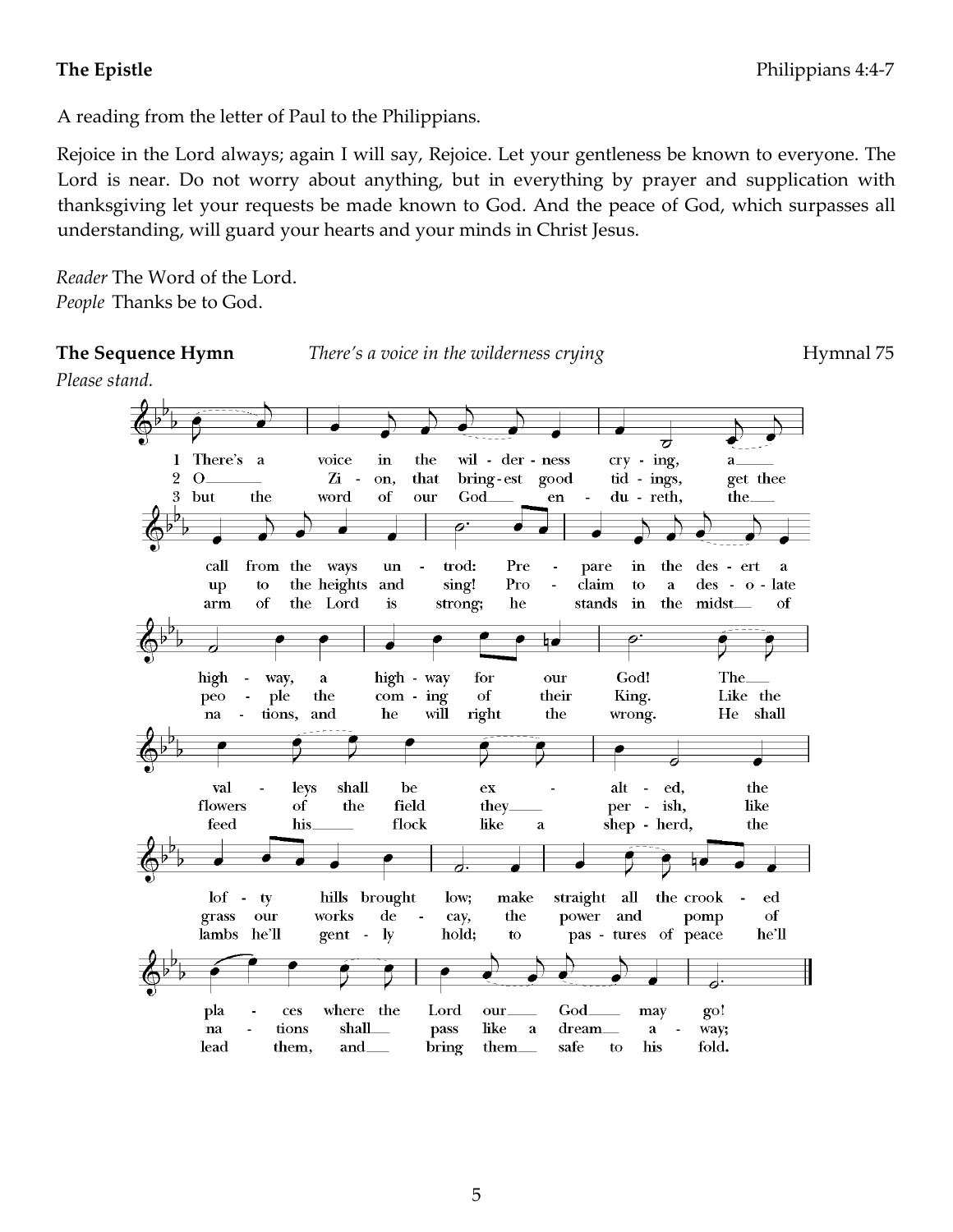## **Gospel Alleluia**

*The choir alone sings the first Alleluia, then the people join in.* 



And all flesh shall see the salva-tion of \_ our God.

*All repeat the three Alleluias.*

## **The Holy Gospel** Luke 3:7-18

*Celebrant* The Holy Gospel of our Lord Jesus Christ according to Luke. *People* Glory be to thee, O Lord.

John said to the crowds that came out to be baptized by him, "You brood of vipers! Who warned you to flee from the wrath to come? Bear fruits worthy of repentance. Do not begin to say to yourselves, 'We have Abraham as our ancestor'; for I tell you, God is able from these stones to raise up children to Abraham. Even now the ax is lying at the root of the trees; every tree therefore that does not bear good fruit is cut down and thrown into the fire." And the crowds asked him, "What then should we do?" In reply he said to them, "Whoever has two coats must share with anyone who has none; and whoever has food must do likewise." Even tax collectors came to be baptized, and they asked him, "Teacher, what should we do?" He said to them, "Collect no more than the amount prescribed for you." Soldiers also asked him, "And we, what should we do?" He said to them, "Do not extort money from anyone by threats or false accusation, and be satisfied with your wages." As the people were filled with expectation, and all were questioning in their hearts concerning John, whether he might be the Messiah, John answered all of them by saying, "I baptize you with water; but one who is more powerful than I is coming; I am not worthy to untie the thong of his sandals. He will baptize you with the Holy Spirit and fire. His winnowing fork is in his hand, to clear his threshing floor and to gather the wheat into his granary; but the chaff he will burn with unquenchable fire." So, with many other exhortations, he proclaimed the good news to the people.

*Celebrant* The Gospel of the Lord. *People Praise be to thee, O Christ.*

*Please be seated.* 

*Please stand.*

**The Sermon** The Rev. Dr. Lee F. Shafer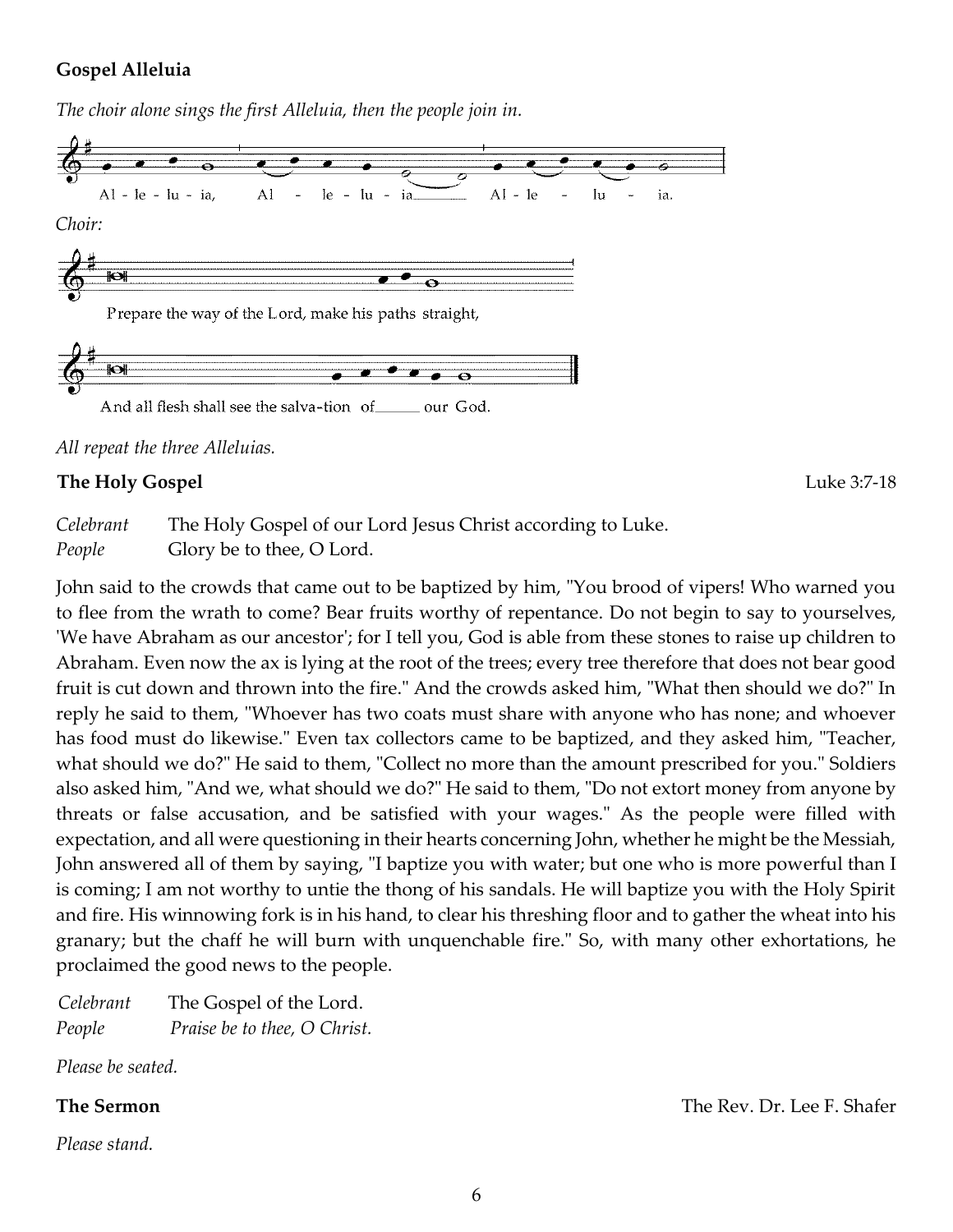## **The Nicene Creed** *BCP 358*

*Celebrant and people.* 

We believe in one God, the Father, the Almighty, maker of heaven and earth, of all that is, seen and unseen.

We believe in one Lord, Jesus Christ,

the only Son of God,

eternally begotten of the Father,

God from God, Light from Light,

true God from true God,

begotten, not made,

of one Being with the Father.

Through him all things were made.

For us and for our salvation

he came down from heaven:

by the power of the Holy Spirit

he became incarnate from the Virgin Mary,

and was made man.

For our sake he was crucified under Pontius Pilate;

he suffered death and was buried.

On the third day he rose again

in accordance with the Scriptures;

he ascended into heaven

and is seated at the right hand of the Father.

He will come again in glory to judge the living and the dead,

and his kingdom will have no end.

We believe in the Holy Spirit, the Lord, the giver of life, who proceeds from the Father and the Son. With the Father and the Son he is worshiped and glorified. He has spoken through the Prophets. We believe in one holy catholic and apostolic Church.

We acknowledge one baptism for the forgiveness of sins. We look for the resurrection of the dead, and the life of the world to come. Amen.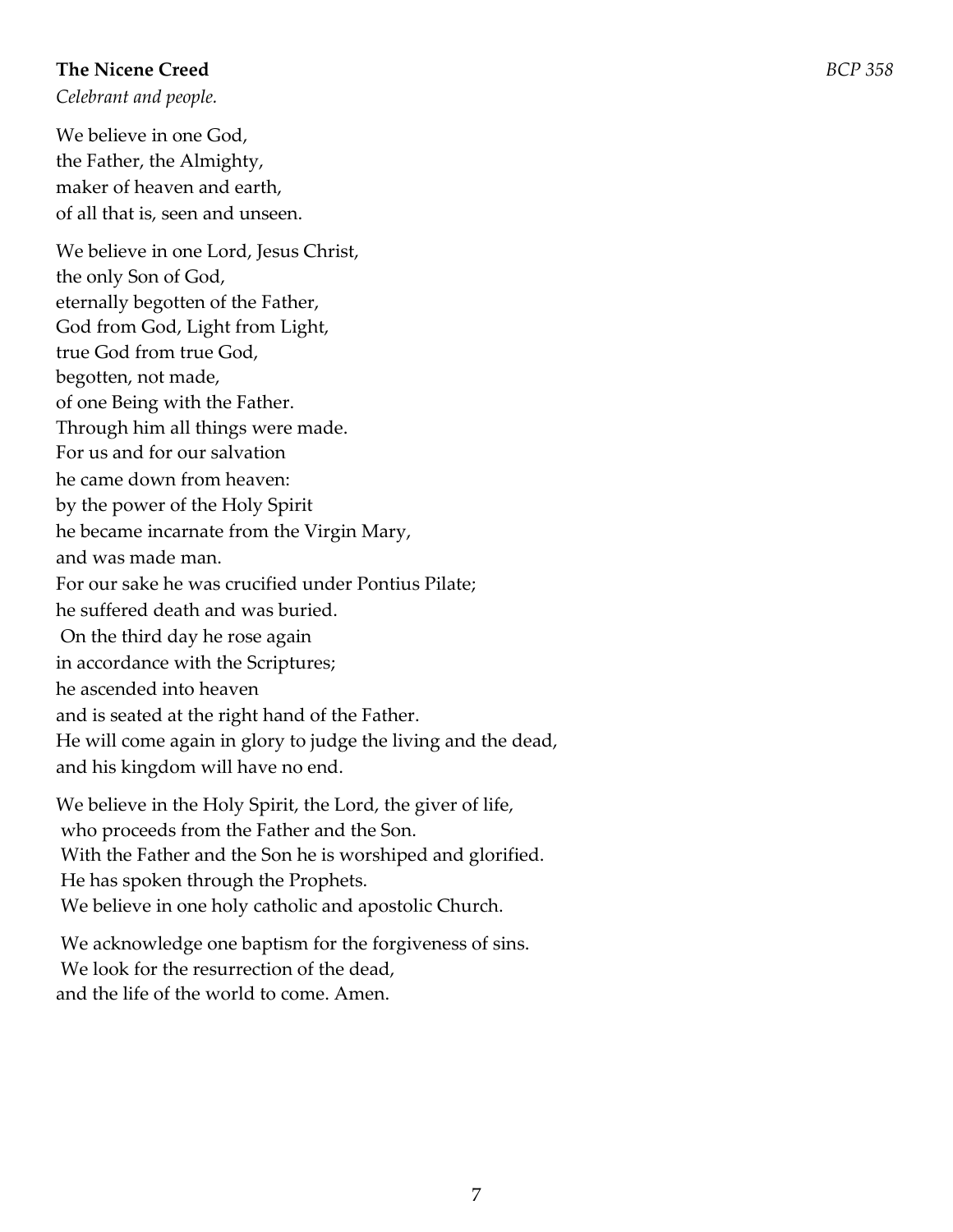## **The Prayers of the People** *BCP 328*

*Please kneel as able.* 

*The Intercessor says:* 

Let us pray for the whole state of Christ's Church and the world.

Almighty and everliving God, who in thy holy Word hast taught us to make prayers, and supplications, and to give thanks for all men: Receive these our prayers which we offer unto thy divine Majesty, beseeching thee to inspire continually the Universal Church with the spirit of truth, unity, and concord.

We pray for the Diocese of Kivu, Rwanda, and for St. Thomas' Episcopal Church, Louisville. Grant that all those who do confess thy holy Name may agree in the truth of thy holy Word, and live in unity and godly love.

Give grace, O heavenly Father, to all bishops and other ministers, especially Justin, Archbishop of Canterbury; Michael, our Presiding Bishop; Terry, our Bishop; and Lee our Priest; that they may, both by their life and doctrine, set forth thy true and lively Word, and rightly and duly administer thy holy Sacraments.

And to all thy people give thy heavenly grace, and especially to this congregation here present; that, with meek heart and due reverence, they may hear and receive thy holy Word, truly serving thee in holiness and righteousness all the days of their life.

We beseech thee also so to rule the hearts of those who bear the authority of government in this and every land, especially Donald, our President; Matthew and Eric, our Governors; and Greg, our Mayor; that they may be led to wise decisions and right actions for the welfare and peace of the world.

We commend to thy gracious care and keeping all the men and women of our armed forces at home and abroad. Defend them day by day with thy heavenly grace; and grant them a sense of thine abiding presence wherever they may be.

Open, O Lord, the eyes of all people to behold thy gracious hand in all thy works, that, rejoicing in thy whole creation, they may honor thee with their substance, and be faithful stewards of thy bounty.

And we most humbly beseech thee, of thy goodness, O Lord, to comfort and succor all Christians who suffer persecution; our guests of the food and clothing ministry; and Spencer, Marion, Harold, Shirley, Joan, Ben, Marsha, Charlie, Anna, Sandy, Cindy, Suzannah, Debbie, Joan, Steve, Cassandra, Chris, Wayne, Patti, Bea, Ken, Georgine, Marj, Richard, Beverly, David, Marilyn, Amy, and all those who, in this transitory life, are in trouble, sorrow, need, sickness, or any other adversity.

And we also bless thy holy Name for all thy servants departed this life in thy faith and fear, beseeching thee to grant them continual growth in thy love and service; and to grant us grace so to follow the good examples of Thomas and all thy saints, that with them we may be partakers of thy heavenly kingdom.

Grant these our prayers, O Father, for Jesus Christ's sake, our only Mediator and Advocate. *Amen.*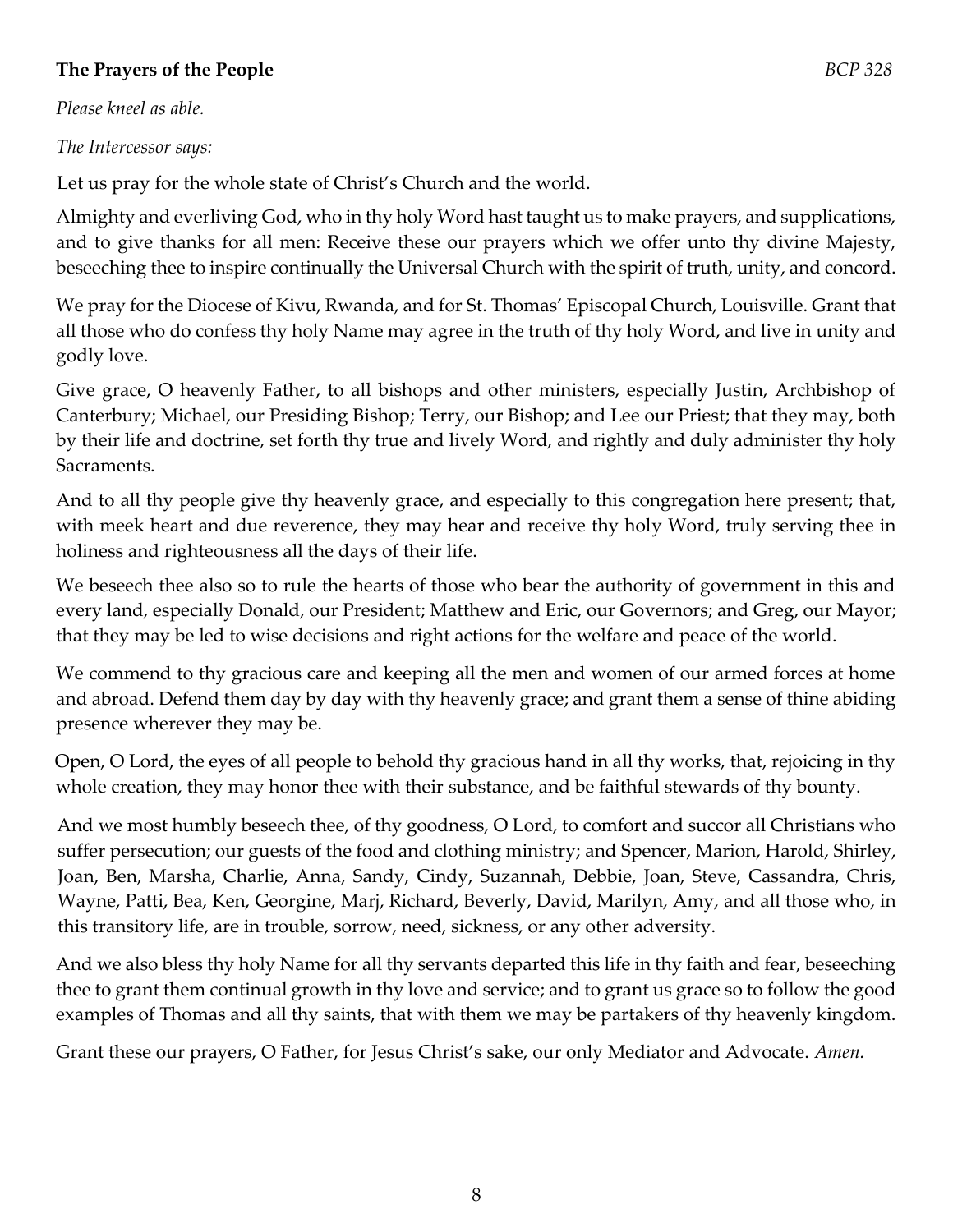## **The Confession of Sin** *BCP 320*

*The Celebrant says*  Let us confess our sins against God and our neighbor.

*Silence.* 

## *Minister and People*

Most merciful God, we confess that we have sinned against thee in thought, word, and deed, by what we have done, and by what we have left undone. We have not loved thee with our whole heart; we have not loved our neighbors as ourselves. We are truly sorry and we humbly repent. For the sake of thy Son Jesus Christ, have mercy on us and forgive us; that we may delight in thy will, and walk in thy ways, to the glory of thy Name. Amen.

## *The Priest stands and says*

The Almighty and merciful Lord grant you absolution and remission of all your sins, true repentance, amendment of life, and the grace and consolation of his Holy Spirit. *Amen*.

*Please stand.*

## **The Peace** *BCP 332*

*Celebrant* The peace of the Lord be always with you. *People* And with thy spirit.

*Then the Ministers and the People may greet one another in the name of the Lord.*

*Please be seated.*

## **Birthdays, graduations, other recognitions**

*Those with birthdays, those graduating from high school or university, and those with other achievements are asked to come forward to be recognized.* 

*The Celebrant then says*

Let us pray. *Celebrant and congregation together* 

O God, our times are in your hand: Look with favor, we pray, on your servant(*s*) as *they* begin another year. Grant that *they* may grow in wisdom and grace, and strengthen *their* trust in your goodness all the days of *their* life; through Jesus Christ our Lord. *Amen*.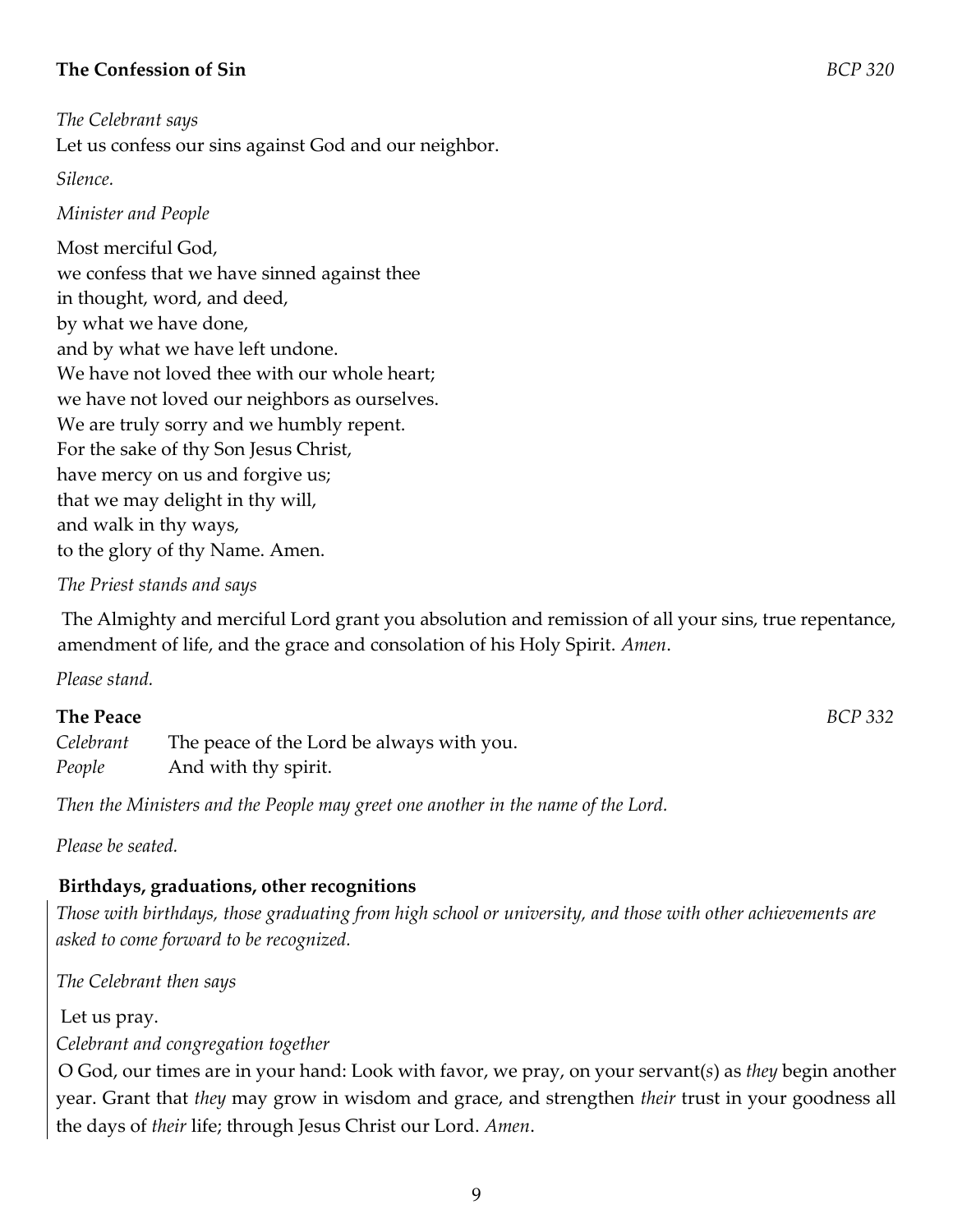## **The Offertory**

*The celebrant says* 

Walk in love as Christ loved us and gave himself for us, an offering and sacrifice to God. *Ephesians 5:12*

**Offertory Music:** Rejoice Greatly *(Messiah)* George Frideric Handel Emily Redden, Soprano Judy Wilson, Violin

Rejoice greatly, O daughter of Zion Shout, O daughter of Jerusalem! behold, thy King cometh unto thee! He is the righteous Saviour, and He shall speak peace unto the heathen.

**Doxology** Hymnal 43

*Representatives of the congregation bring the people's offerings of bread and wine, and money or other gifts, to the celebrant. The people stand while the offerings are presented and placed on the Altar.*



**The Great Thanksgiving** *Eucharistic Prayer I, BCP 333*

*The people remain standing.*

- *Celebrant* The Lord be with you
- *People* And with thy spirit.
- *Celebrant* Lift up your hearts.
- *People* We lift them up unto the Lord.
- *Celebrant* Let us give thanks unto our Lord God.
- *People* It is meet and right so to do.

*The Celebrant proceeds*

It is very meet, right, and our bounden duty, …

Therefore with Angels and Archangels, and with all the company of heaven, we laud and magnify thy glorious Name; evermore praising thee, and singing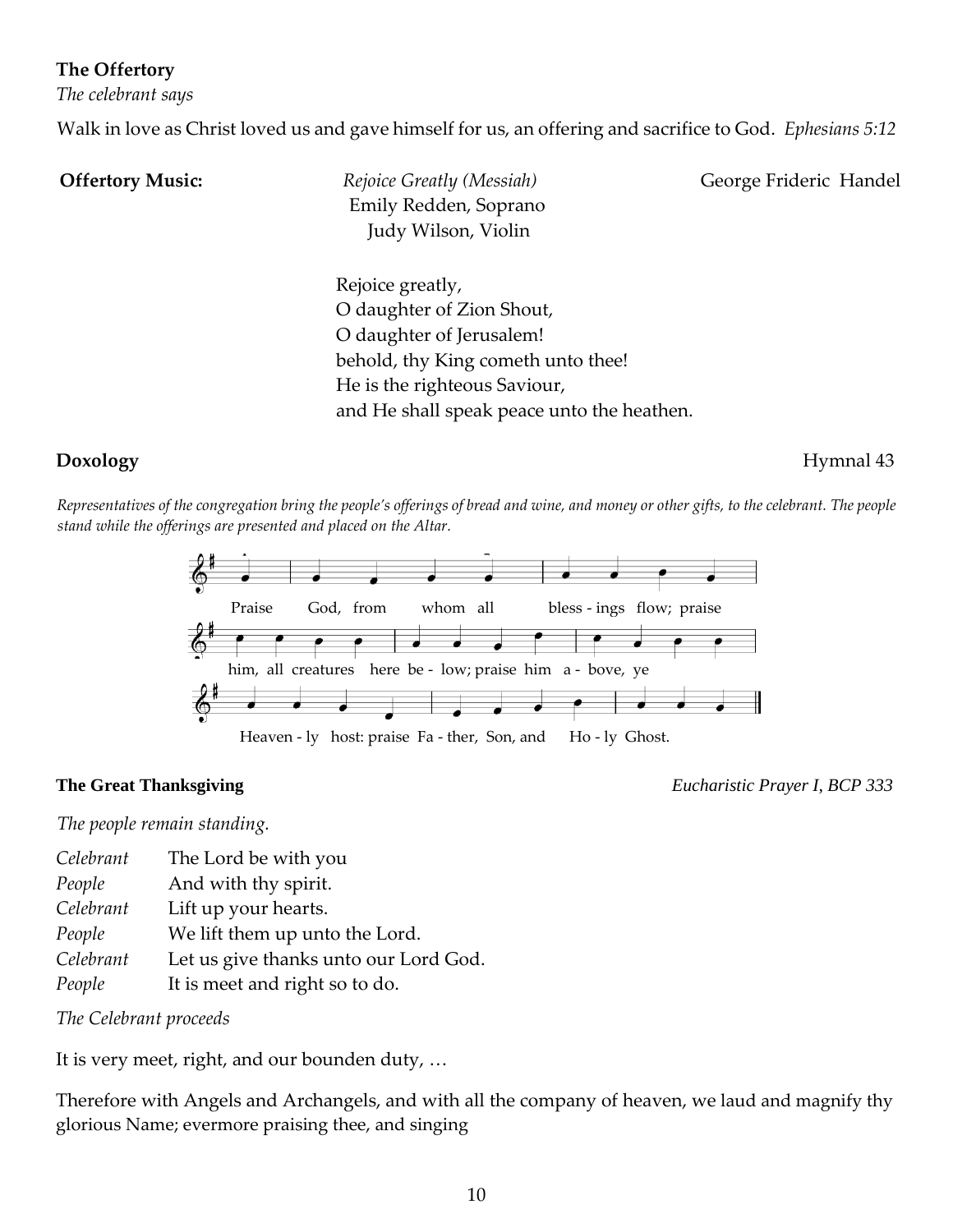## *Celebrant and People*

## **Sanctus and Benedictus** S114



*The people kneel as able. The Celebrant continues BCP 334*

All glory be to thee, Almighty God, …

By whom, and with whom, in the unity of the Holy Ghost, all honor and glory be unto thee, O Father Almighty, world without end. *AMEN*.

*The Celebrant then continues BCP 336*

And now, as our Savior Christ hath taught us, we are bold to say,

## *People and Celebrant*

Our Father, who art in heaven, hallowed be thy Name, thy kingdom come, thy will be done, on earth as it is in heaven. Give us this day our daily bread. And forgive us our trespasses, as we forgive those who trespass against us. And lead us not into temptation, but deliver us from evil. For thine is the kingdom, and the power, and the glory,

for ever and ever. Amen.

## **The Breaking of the Bread**

*A period of silence is kept.*

Celebrant: Alleluia. Christ our Passover is sacrificed for us; *People: Therefore let us keep the feast. Alleluia.*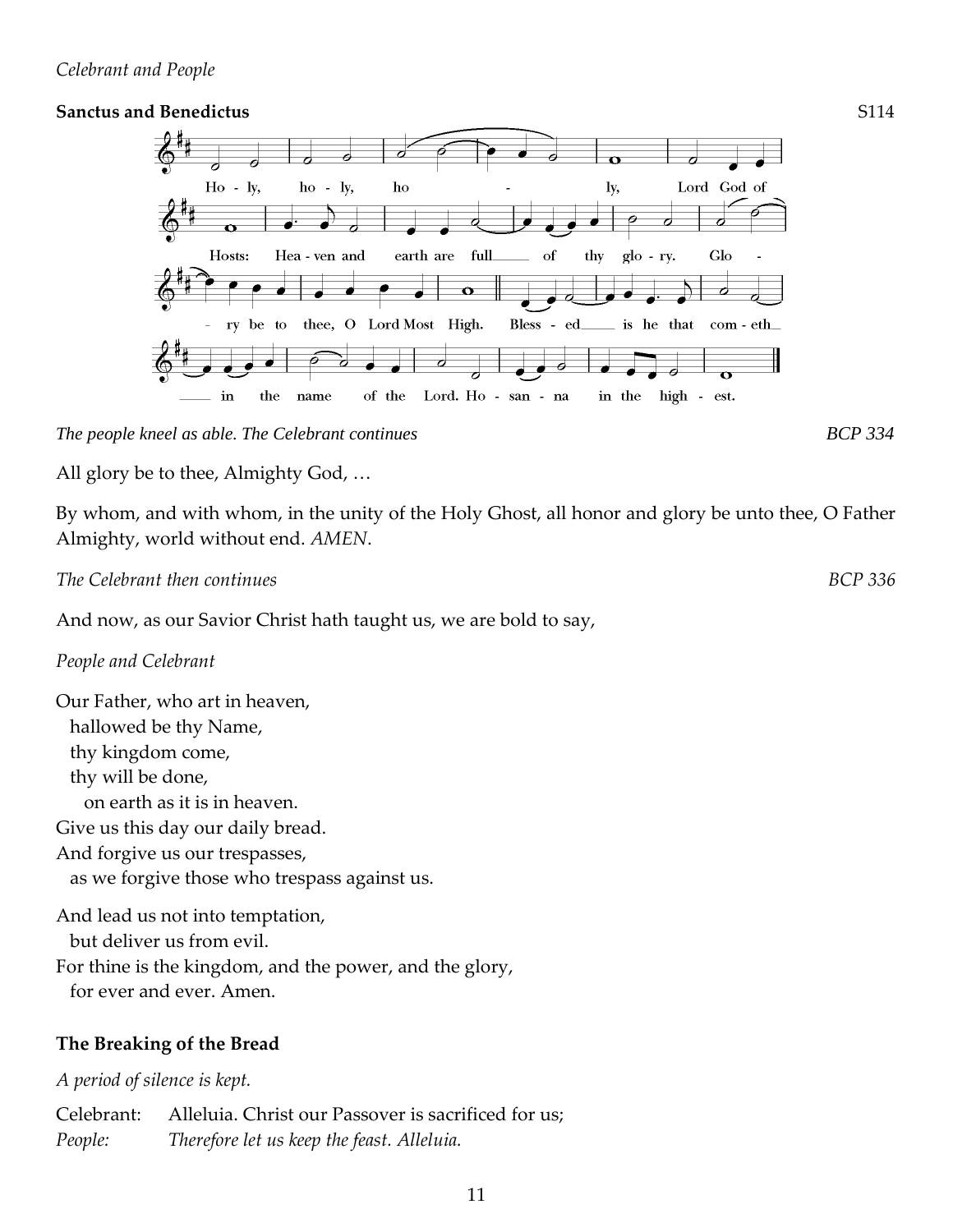

## **The Invitation to Communion** *BCP 364*

*The Celebrant then says*  The Gifts of God for the People of God.

*All baptized Christians are welcome to receive Holy Communion. Please tell the clergy if you need gluten-free bread. If you come to the communion rail for a blessing instead, please cross your arms on your chest. If you are interested in being baptized, please contact a priest of the parish.*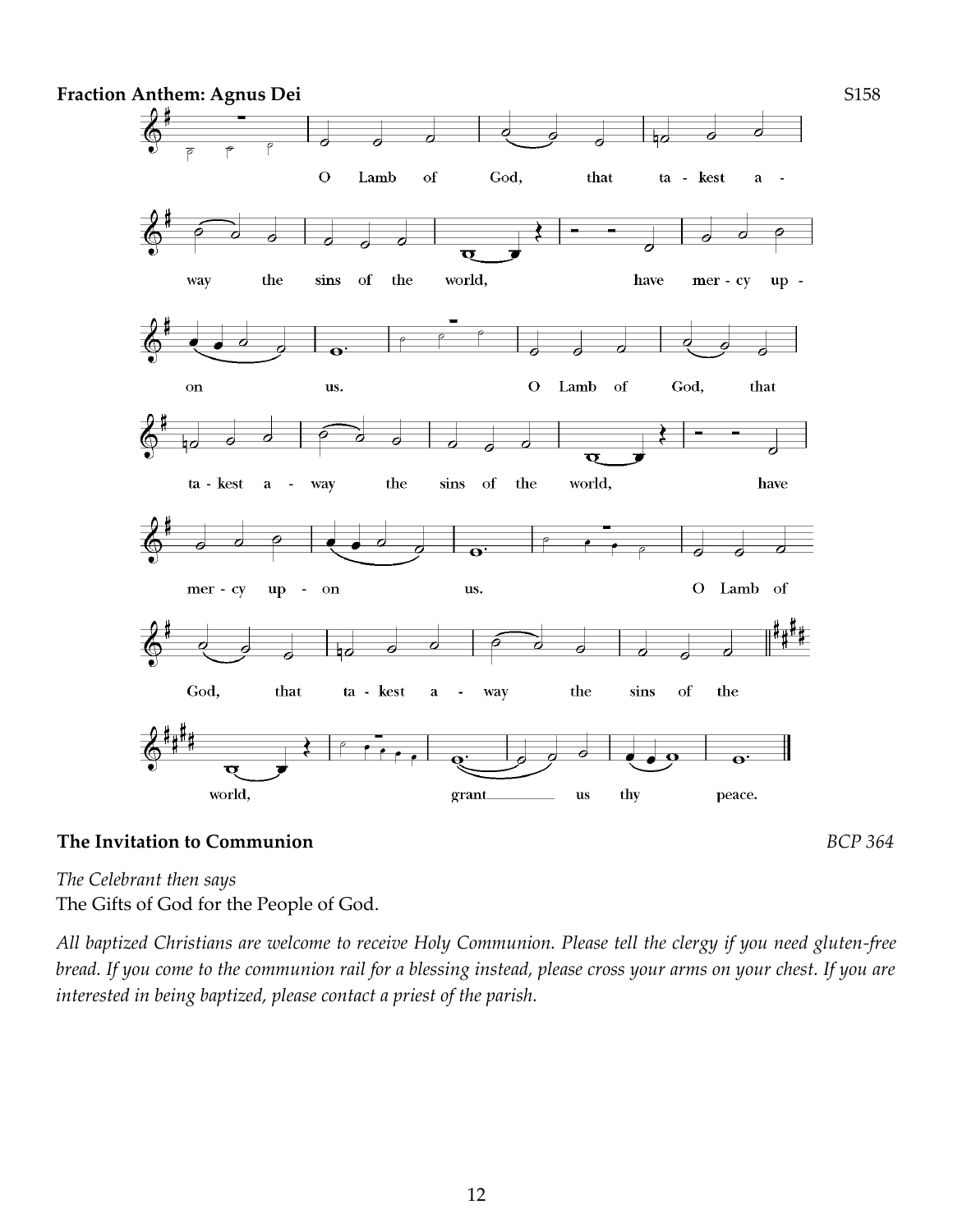Rejoice in the Lord alway, and again I say rejoice. Let your softness be known unto all men. The Lord is at hand.

Be careful for nothing; but in all prayer and supplication let your petitions be manifest unto God with giving of thanks.

And the peace of God, which passeth all understanding, keep your hearts and minds through Christ Jesus. Amen.

*After Communion, the Celebrant says BCP 366* Let us pray.

*The People kneel and join in saying this prayer.*

Almighty and everliving God, we most heartily thank thee for that thou dost feed us, in these holy mysteries, with the spiritual food of the most precious Body and Blood of thy Son our Savior Jesus Christ; and dost assure us thereby of thy favor and goodness towards us; and that we are very members incorporate in the mystical body of thy Son, the blessed company of all faithful people; and are also heirs, through hope, of thy everlasting kingdom. And we humbly beseech thee, O heavenly Father, so to assist us with thy grace, that we may continue in that holy fellowship, and do all such good works as thou hast prepared for us to walk in; through Jesus Christ our Lord, to whom, with thee and the Holy Ghost, be all honor and glory, world without end. *Amen*.

## **The Blessing**

*The Celebrant blesses the people.*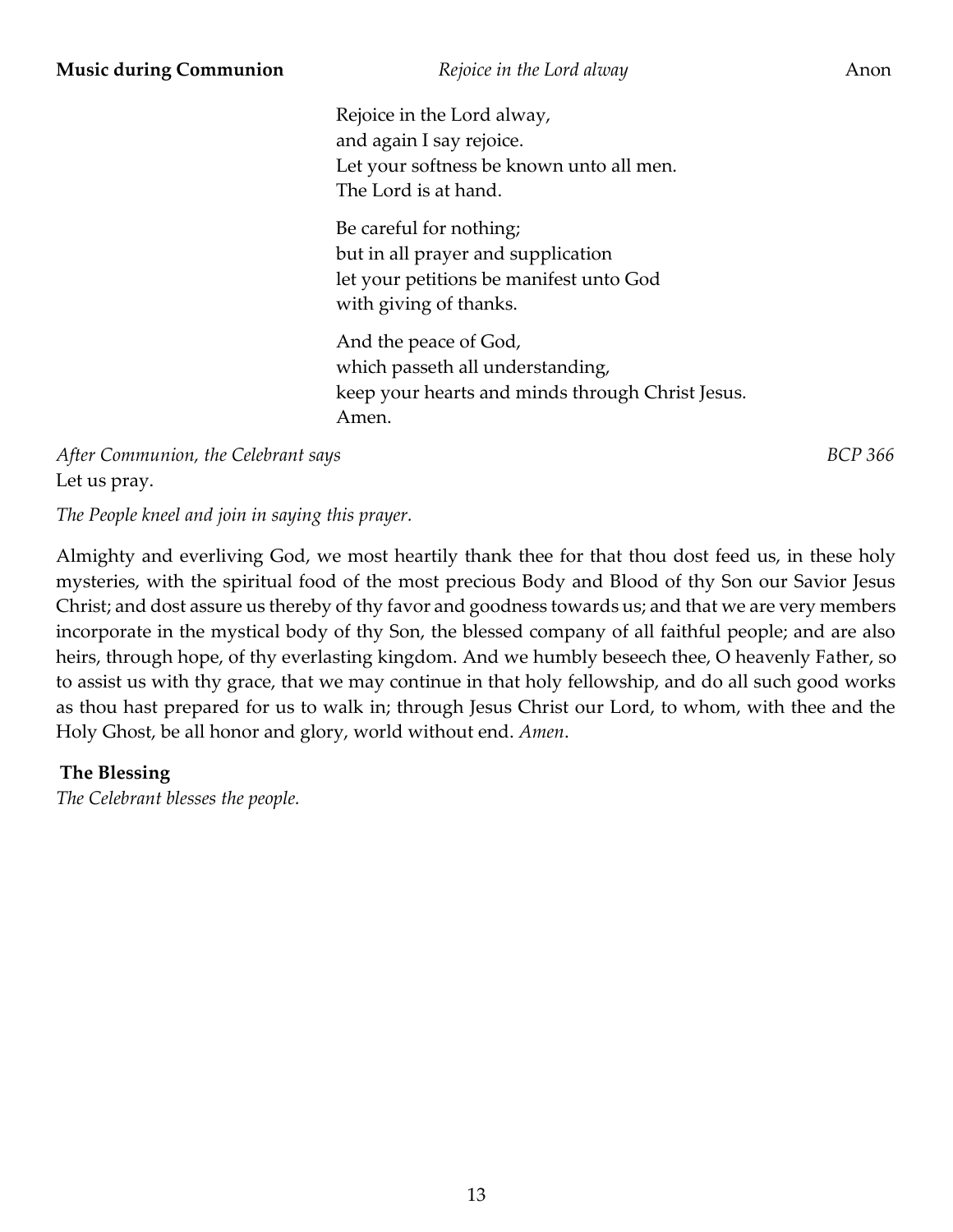*Please stand.*



## **The Dismissal** *BCP 366*

Celebrant Alleluia, alleluia. Let us go forth in the name of Christ! *People Thanks be to God. Alleluia, alleluia.*

**The Postlude** *In dir ist Freude*, BWV 615 Johann Sebastian Bach (1685-1750)

Service Music: F*estival Eucharist***,** Craig Phillips.

Hymns: *The Hymnal 1982*. H68 Words: Laurentius Laurenti; tr. Sarah B. Findlater. Music: *Llangloffan*, from *Hymnau a Thonau er Gwasanaeth yr Eglwys yng Nghymru* 1865. H75 Words: James Lewis Milligan. Music: *Ascension*, Henry Hugh Bancroft. H59 Words: Latin, ca. 6th cent.; tr. *Hymns Ancient and Modern*, 1861. Music: *Merton*, William Henry Monk; desc. Alan Gray.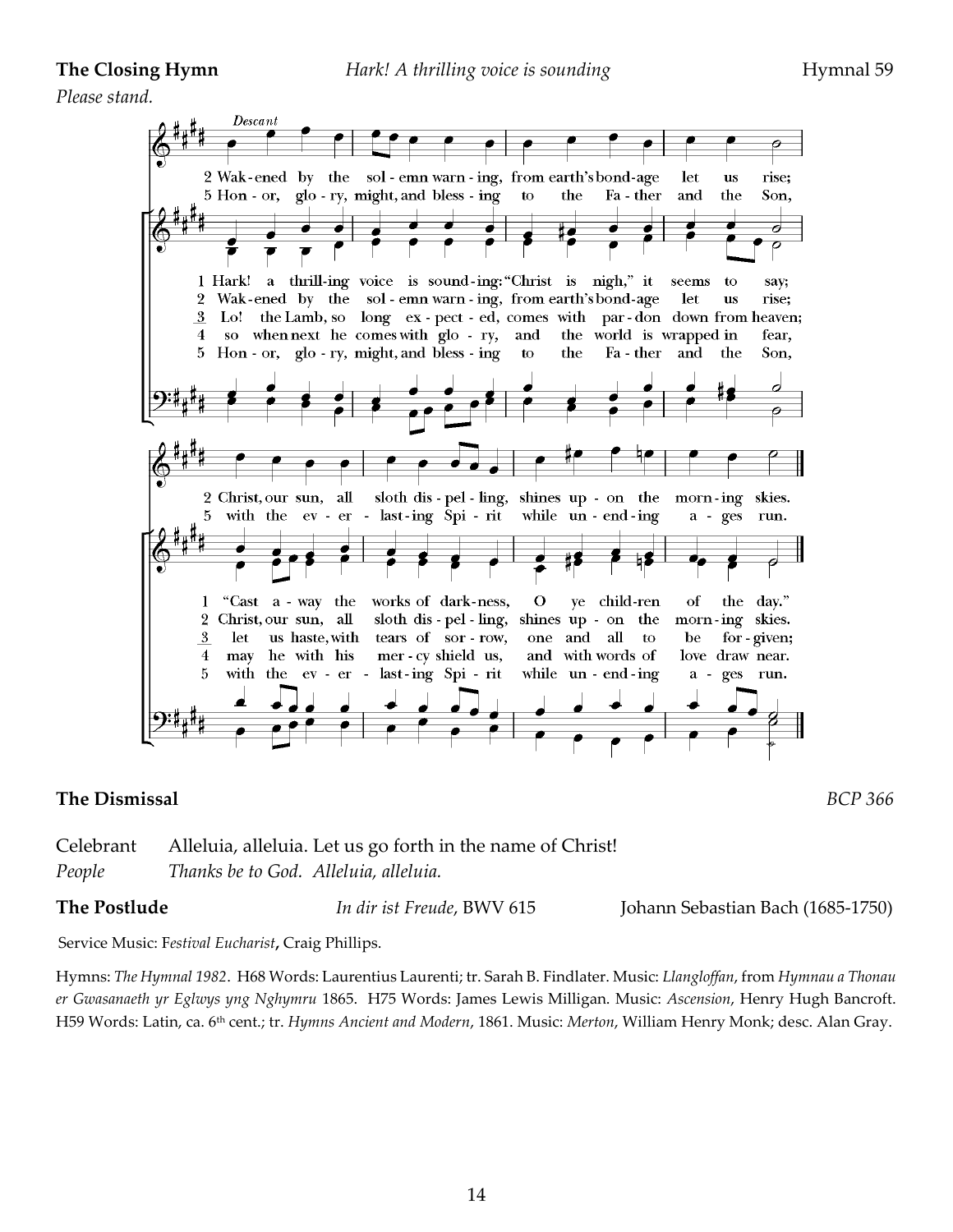## **SUNDAY MINISTRIES**

LECTORS: Dean French, Michael Patterson, Penny Brisson EUCHARISTIC MINISTERS: James Moody, Brian Peel, Sally Reisz

USHERS: Jack and Sally Reisz HOSPITALITY: Ben and Mary Sanders ALTAR GUILD: Glenna Harris, Deborah Stewart ACOLYTE: Zachary Hood

*Scheduled ministers for each Sunday should be sent to* [verger@calvaryepiscopal.org](mailto:verger@calvaryepiscopal.org) *by the preceding Tuesday at noon.*

## **GREENERY**

The ALTAR greenery is given to the glory of God by Ben and Mary Sanders in celebration and honor of 42 years of marriage, their children, and for many blessings received.

*If you would like to give flowers, please contact Jim Barnes at 587-6011, ext. 26.*

## **THOSE COMMENDED TO OUR PRAYERS**

*We ask your prayers for the special needs and concerns of this congregation.*

**TO BE READ AT THE 8:30 SERVICE:** June, Isabella Robins, Robert, Tom Hill, Bill Whitaker, JJ Robb, Lou, Debi MacDonald, Jeff Ritchie, Becky Meyer, Raymond, Helen, Alan, Thomas Robins, Ed Carle, Dr. George Hafitz, Walter Vosinek, Connie, Dan, Kristy, Michael Curry, Robbie, Gleada, Dodd Harris, Rob Gentile, Bonnie Fritschner, Gene Krutzler, Lucia Zunun, Lisa, Larry Reining, Heidi Poth Tracy.

**TO BE READ AT THE 11:00 SERVICE:** Spencer, Marion Six, Harold Six, Shirley Leach, Joan Humke, Ben Sanders, Marsha, Charlie, Anna Weiss, Sandy Hill, Cindy, Suzannah, Debbie Navas, Joan Pritcher, Steve Montoya, Cassandra, Chris Pereza, Wayne, Patti, Bea Eldridge, Ken Bohannon, Georgine, Marj, Richard, Beverly, David Bryant, Marilyn Bryant, Amy.